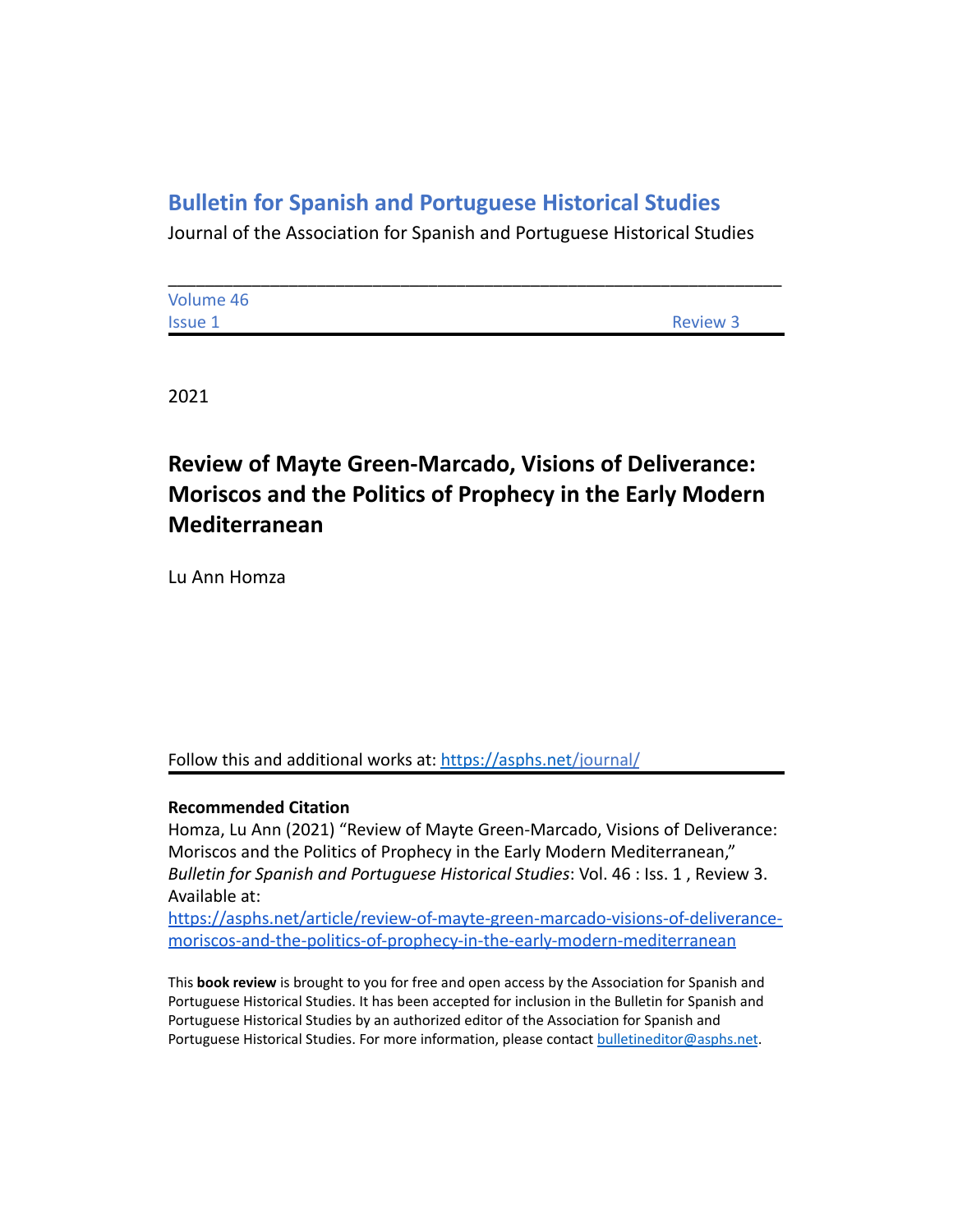## **Green-Mercado, Mayte.** *Visions of Deliverance: Moriscos and the Politics of Prophecy in the Early Modern Mediterranean.* **Ithaca, NY: Cornell University Press, 2019. xi + 310 pp.**

Green-Mercado's erudite study has ambitious, clear, and corrective goals. While studies on the Morisco population within Spain are plentiful, Green-Mercado aims to explore the "migration of Moriscos around the Mediterranean" (12) via the prophecies that Morisco populations found particularly meaningful before the expulsion of 1609-1614. Those prophecies were called *jofores*, and they were written in Arabic or Aljamiado. Extant ones in Arabic are few, but more than 200 Aljamiado *jofores* survive, with a number of the latter being translations of Arabic originals. Previous studies of the *jofores* approached them as polemics, or as a means of consolation and identity (13): Green-Mercado finds such treatments unsatisfactory because of the inherent assumptions that Morisco identity and culture were stable. Appropriately for someone mentored by Mercedes García-Arenal, Green-Mercado argues that there were no fixed notions of Morisco identity in the Mediterranean world in the early modern period. Instead, she prefers to treat the *jofores* as "dynamic examples of religious and political discourses" (13). She contends that the way the *jofores* were read, commented upon, and understood by Moriscos can illuminate their political life and agency, aspects of their lives that have been underappreciated in modern scholarship. The prophecies the Moriscos valued catalyzed their resistance to Christian imperial power, but they also allowed non-imperial actors to join in intellectual and political debates of the early modern Mediterranean.

*Visions of Deliverance* is divided into three sections, with two chapters each. Section 1 investigates the politics of prophecy in sixteenth-century Iberia, with chapters devoted to an assessment of Agustín de Ribera—a baptized, Christian visionary whose revelations became increasingly Islamic over time—as well as an examination of prophecy and martyrdom in the revolt of the Alpujarras (1568-70). Section 2 investigates the circulation of prophecies from the eastern to the western Mediterranean. The chapters in Section 2 focus first on the ways in which prognostications with Rome at the center shifted from the Ottomans to Spanish Moriscos to Venetian diplomats, and then on Morisco insurrection plots in Valencia and Aragón after 1570. Section 3 explores the use of prophecy by Moriscos for strategic purposes: here, Green-Mercado gives us a microhistory on Gil Pérez, a Morisco informant for the Spanish Inquisition, as well as an assessment of Morisco efforts to establish diplomatic ties and military support from the French king Henri IV.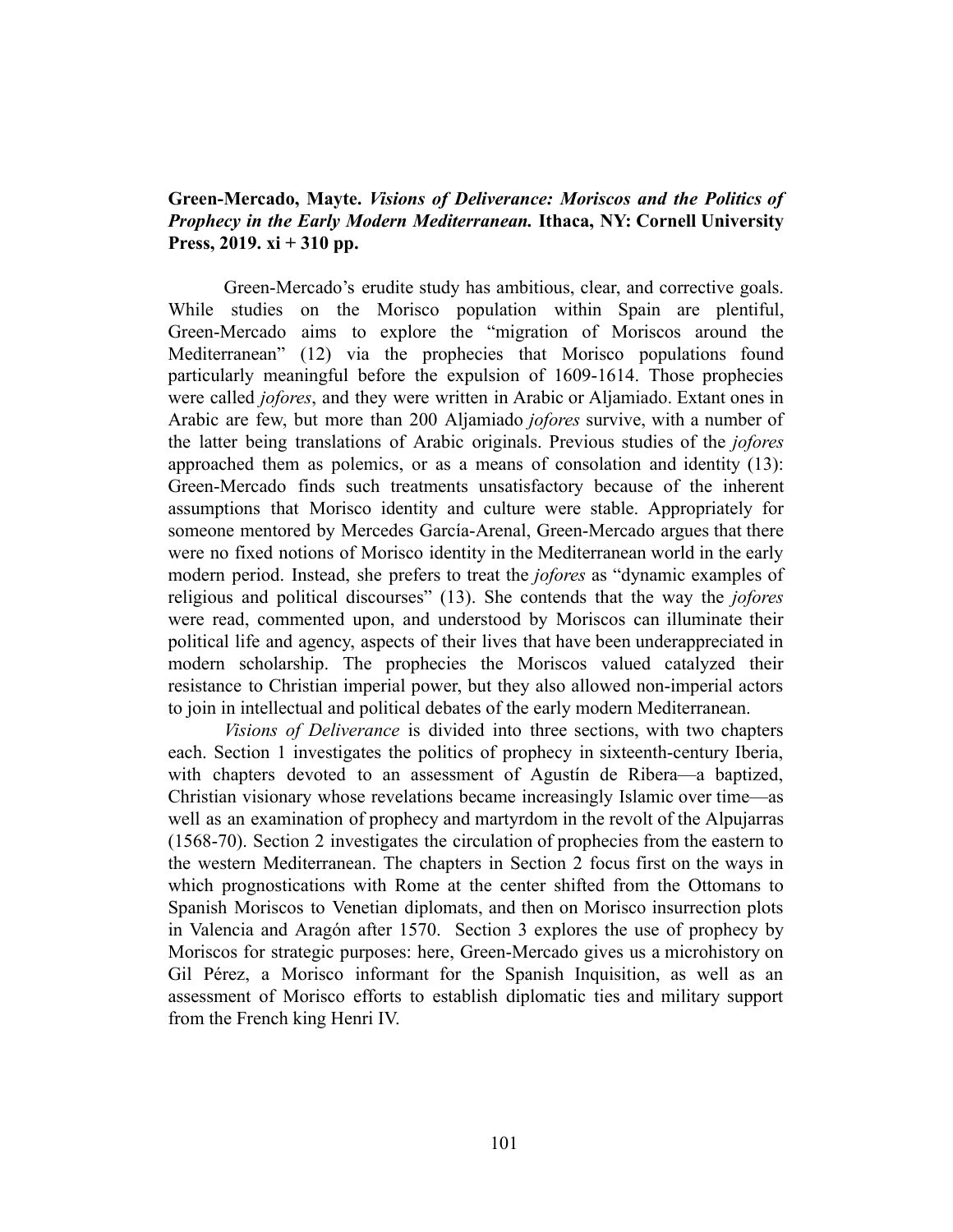Green-Mercado is a sensitive and astute reader, and the evidence she presents is very often poignant. We learn that Morisco communities put pivotal importance on owning a Qur'an, whether or not their members could read; muleteers and merchants were crucial agents for the transmission of books and manuscripts. We see Morisco family members compete over mentoring a visionary protégé. We learn how often the *jofores* involved calls to repent, wherein Moriscos were adjured to "awake from negligence and convert to Islam" (82). The demoralizing effects of the subjugation of Granada in 1492 were never-ending in Morisco memory. The martyrdoms of leading Morisco families in Aragón were profoundly violent and had long-lasting reverberations, which Spanish inquisitors intentionally engineered. Women, along with *alfaquis*, were crucial intermediaries for Morisco coalescence and resistance (75-76). Prophecies bound the Ottoman and Morisco communities together, whether those prognostications were imported into Spain or produced from within. Yet after the expulsion, the prophecies that circulated among Moriscos altered. Rather than elevating hopes for Ottoman intervention and naval support, the prognostications post-1614 emphasized obedience: the current state of affairs had to be accepted without resistance.

Throughout, Green-Mercado takes great care to dispute any notion that Spain's Moriscos could or should be divided into binary categories of authentic/inauthentic and resisters/collaborators (66, 94, 169, 211). She excels in documenting the ambivalence and fluctuating reactions of Morisco reactions to the *jofores*, and points out that such uncertainties and contradictions occurred in every social and economic class. She resists the notion that inquisitorial sources are so contaminated with prejudice and paranoia that they should not be used; she declines to push her materials toward a teleological end, as if they must be read as forecasting the expulsion. Her study moves successfully from local to wider Mediterranean contexts, and illustrates in stunning fashion just how many communication networks, spurred by individual contacts, were operating among Spain, North Africa, and the Ottoman Empire. Her book certainly demonstrates that Moriscos "were as much a part of the Islamicate world as Ottomans were part of the early modern European world" (16). Equally notably, her evidence indeed appears to demonstrate that Morisco insurrections in Aragón and Valencia after 1570 were not phantoms of inquisitors' imaginations, but indeed were planned, financed, and endorsed (more or less) by Morisco communities in those two regions.

This monograph is compelling; the research rests on a wide range of archival materials. At the same time, I thought that Green-Mercado's insight into the ways in which practices generate identity was not sufficiently pulled through the book's contents: occasionally, the connection between that perception and her